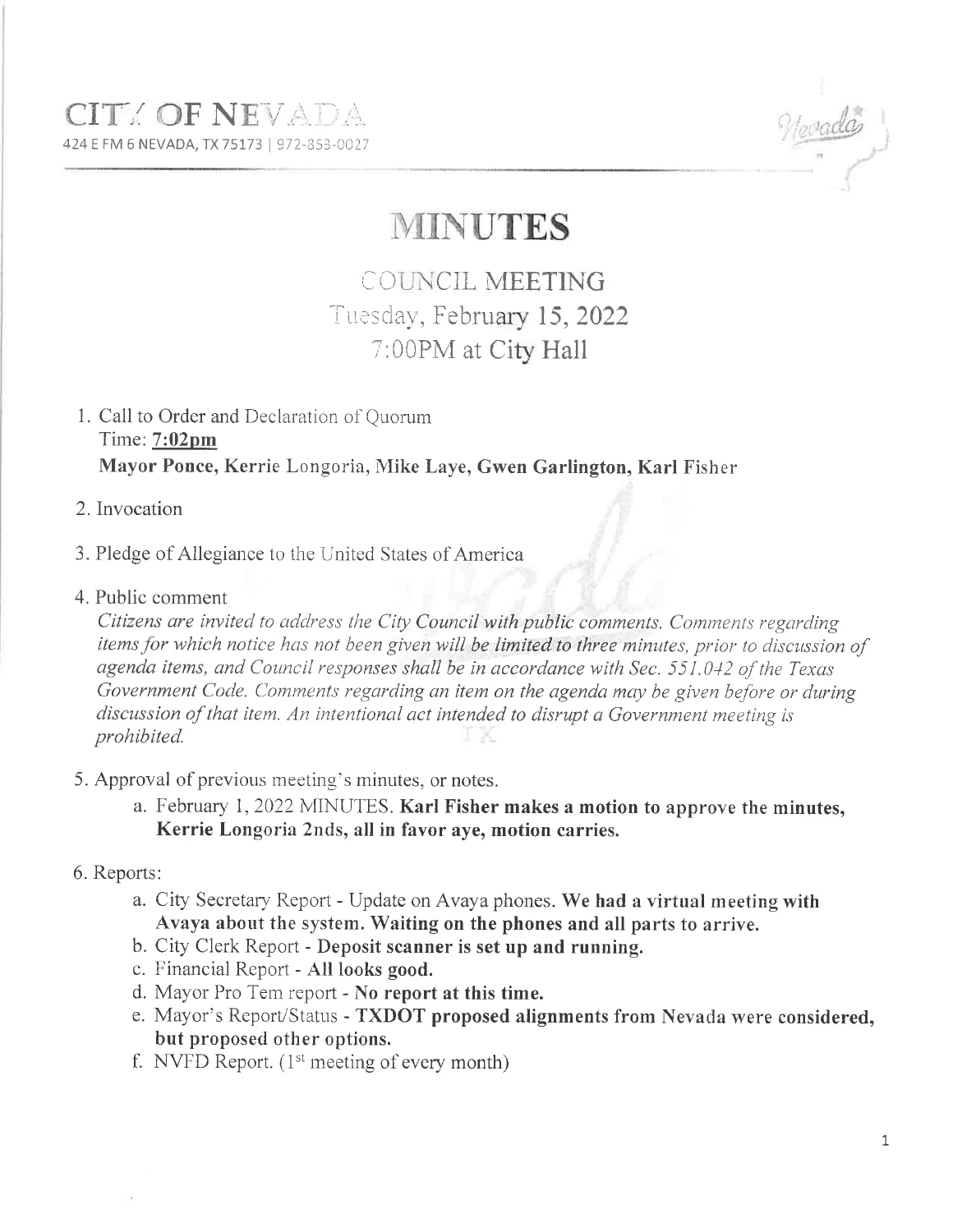#### 7. Business Session:

- a. Discuss/Take Action: Vendor Ordinance 22-02. No action taken.
- **b.** Discuss/Take Action: Resolution 22-02 Appointment of Committee Impact Fee. Mike Laye motions to approve the Impact Fee Committee, Gwen Garlington 2nds, all in favor aye, motion carries.
- c. Discuss/Take Action: Boat RV Storage Final Plat approval. Mike Laye motions to accept the final plat for Safe Storage, with the following condition from the City Engineer Chris Donnan. The final plat shall not be filed until all public improvements have been constructed, inspected, and accepted by the City of Nevada. Kerry Longoria 2nds, all in favor aye, motion carries.
- d. Discuss/Take Action: 18448 and 18444 FM 543 ETJ Replat. Gwen Garlington makes a motion that the re-plat application be denied, as recommended by the City Engineer, Chris Donnan. The re-plat application must be resubmitted due to not following the City of Nevada plating regulations. Kerrie Longoria 2nds, all in favor, aye, motion carries.

#### Regular meeting enters Executive Session.

e. Discuss/Take Action: City Council Place 5.

Mike Laye motions to accept John McBride to Place 5 on the Council until the Elections are finalized in May. Kerrie Longoria 2nds, all in favor, aye/nay, motion carries with 3 a yes, and 1 opposed. John McBride sworn in for Place 5.

ROLL CALL

 $Ave$ Opposed **Mike Laye** Karl Fisher **Gwen Garlington** Kerrie Longoria

#### 8. Future Agenda Items

Future agenda items shall be designated by the Mayor. In addition, a motion and a second from any two Councilpersons shall be sufficient to add an agenda item for a future meeting. Staff and counsel shall have prior consent of the Mayor to add an agenda item for a future meeting.

**Vendor Ordinance TXDOT** Realignment Replat 18448 and 18444 FM 543 ETJ **Tracy Pounders Delinquent Tax Attorney**